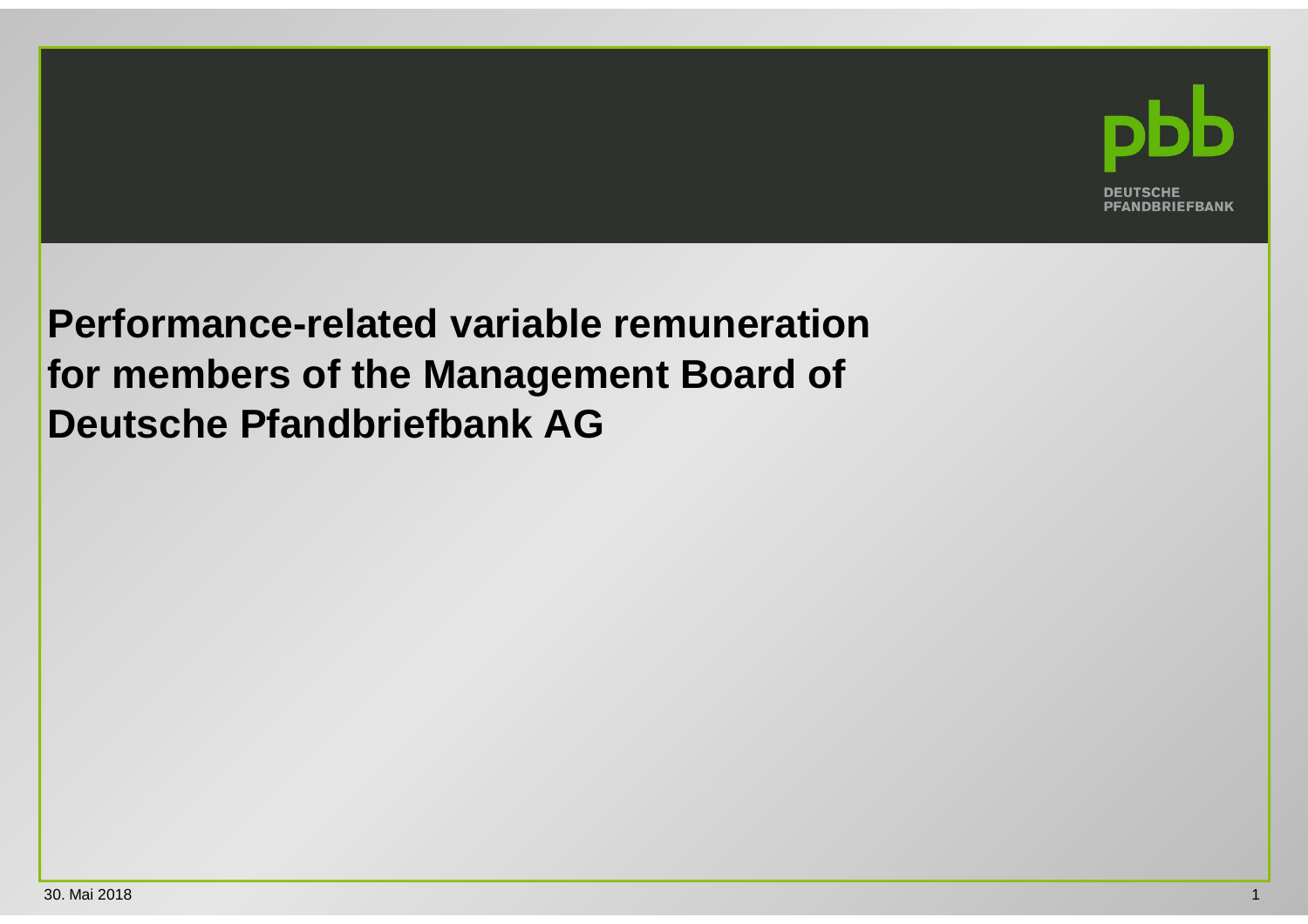## **Variable remuneration – overview**

## **(for details, please refer to pages 81 et seqq. of the Annual Report 2017)**



- PFANDBRIEFBANK pbb's remuneration system is designed as a **share-based remuneration system with cash settlement**, where the amount of variable remuneration is influenced by the pbb share performance as part of the sustainability components.
- The variable remuneration component is determined on the basis of an individual **calculatory reference value**. This is a reference value which reflects the amount of variable remuneration attributed to a performance level of 100% on all relevant performance levels. The calculatory reference value for 2017 has been set at a uniform level of €200,000 for all Management Board members. The variable remuneration granted to each Management Board member for a given year is capped at 150% of his/her individual calculatory reference value, as set out above.
- The amount of variable remuneration is determined on **three levels of performance**: **(i) the institution's performance, (ii) the performance of the organisational unit (the Management Board member's respective area of responsibility/division) and (iii) the Management Board member's individual performance**.
- As part of performance measurement, considering the joint overall responsibility of Management Board members for the institution's performance and pbb's uniform business model, achievement of the institution's performance targets is assigned a weighting of 80%, with weightings of 10% each then assigned to achievement of organisational unit and individual performance targets.
- ■ In accordance with regulatory requirements pursuant to the German Regulation on Remuneration in Financial Institutions (Institutsvergütungsverordnung – "InstVergV") for Risk Takers (which also apply to members of the Management Board), the variable remuneration set after determining the degree of target achievement (the "EPR value") is split into a **disbursement portion (40%)**and a **deferral portion (60%)**, and disbursed as follows:
	- − **50% of the disbursement portion** is **paid out in cash** when the conditions for disbursement have been met. The remaining 50% is disbursed after a retention period of one year, whereby the **amount is adjusted on the basis of the performance of the pbb share price**, in line with the sustainability component to be applied. (For details, please refer to page 85 of the Annual Report.)
	- −The deferral period for the deferral portion due to Management Board members is **five years**, whereby amounts are vested pro rata temporis.
	- − As part of **annual re-determination** of deferral tranches, a **malus test** is carried out which may lead to a reduction in the deferral portion. This test incorporates **negative performance contributions** affecting the performance of the institution, the organisational unit and the individual Management Board member (back-testing), as well as any personal misconduct and the relevant financial conditions for disbursement (pursuant to section 7 of the InstVergV).
	- − Following this malus test, 50% of the relevant deferral portion is subject to an additional one-year retention; it is linked during this period to pbb's sustainable development, in line with the applicable sustainability component (i.e. again in line with the share price performance).
- ■ At present, pbb prepares adjustments to its remuneration system in order to implement the amendment to the InstVergV dated <sup>4</sup> August 2017 (one of the adjustments has to be made to reflect the new clawback requirements).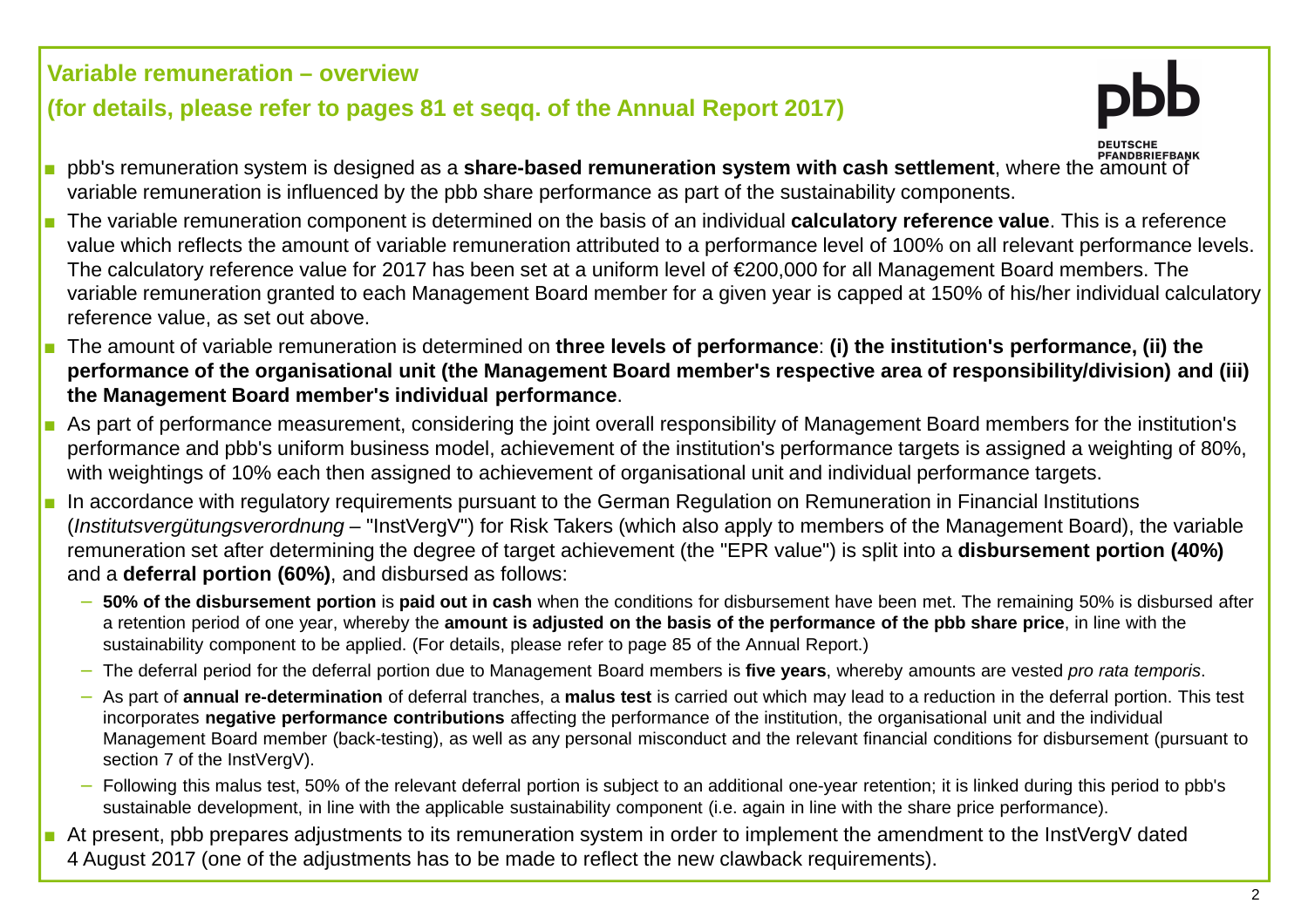

| Key performance indicators      | <b>Definition</b>                                                                                                                                                                   | Weighting | <b>Target</b><br>achievement |
|---------------------------------|-------------------------------------------------------------------------------------------------------------------------------------------------------------------------------------|-----------|------------------------------|
| (Adjusted) profit before<br>tax | • reflects the profit before taxes, as reported in the financial<br>statements<br>reflects the Bank's overall performance, for which the<br>Management Board is jointly responsible | 50%       | $126\%$ *                    |
| <b>Risk-reward ratio</b>        | • is defined as the net margin from client business multiplied<br>by portfolio volume, divided by risk-weighted assets<br>reflects client profitability and risk allocation         | 50%       |                              |

■ The volume of variable remuneration is determined on the basis of the two equally-weighted **metrics** "(Adjusted) profit before tax" and "Risk-reward ratio". The modifiers defined in accordance with the InstVergV (administrative expenses / efficiency-enhancement projects, as well as the total capital ratio) which may be applied to adjust the target achievement level by up to 20 percentage points, were not applied for 2017.

- Consideration of net income as well as the risk-reward ratio, which emphasises the profitability of the strategic portfolio and takes into account associated risk levels, reflects pbb Group's business plans and thus establishes a strong link to the strategy and management perspective, and the necessary risk adjustments. The risk-reward ratio takes risk-weighted assets into consideration,which comprises the risks assumed by pbb – and their maturities; this facilitates a risk-sensitive measurement approach, which incorporates expected as well as unexpected risks and their respective maturities.
- Target achievement for pbb, in line with key performance indicators to be applied: **126%**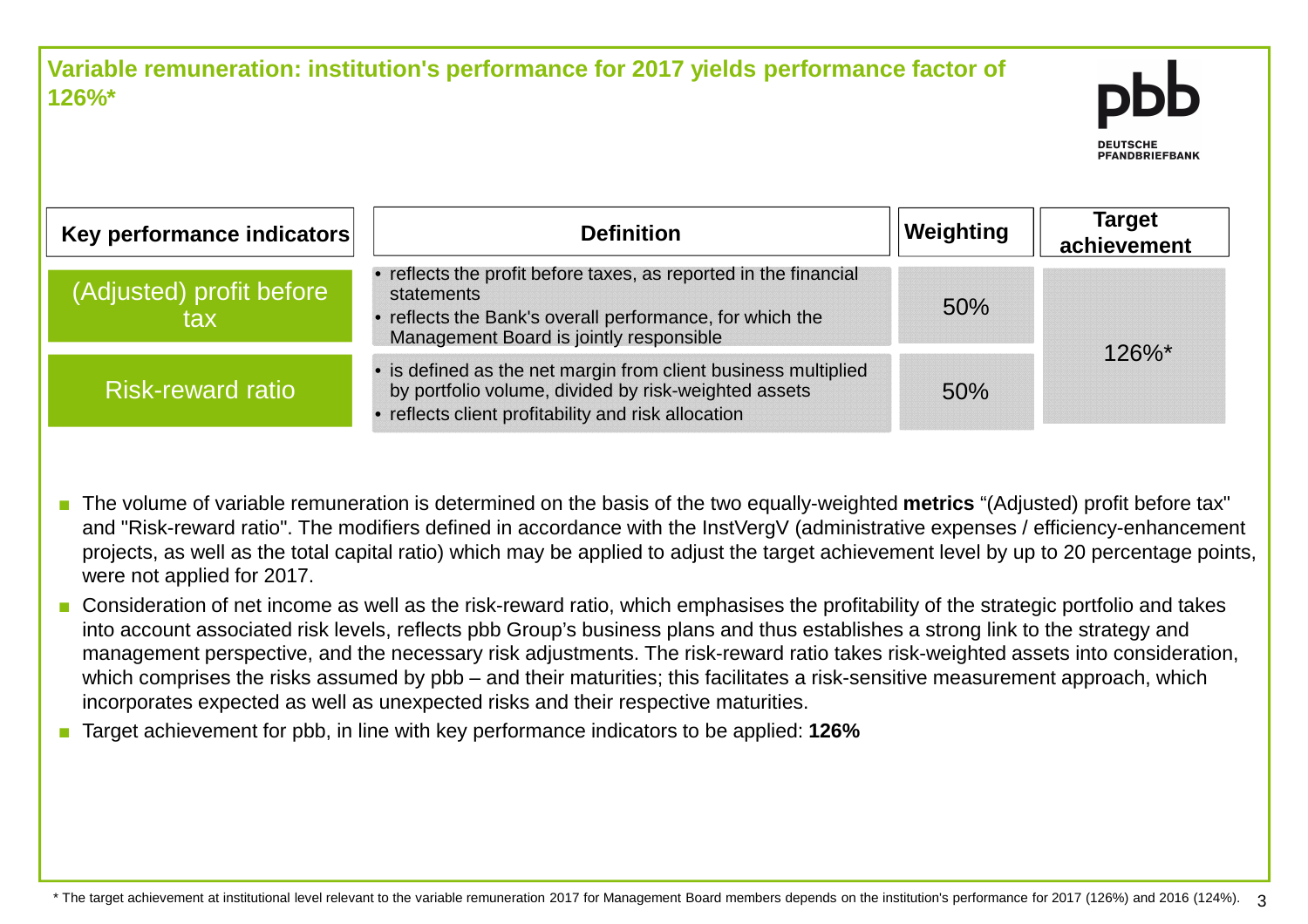## **Variable remuneration: organisational unit/individual targets, derived from the business and risk strategy**



| Management Board member                            | Overview of material organisational unit/individual targets                                                                                                                              |  |
|----------------------------------------------------|------------------------------------------------------------------------------------------------------------------------------------------------------------------------------------------|--|
| <b>Andreas Arndt</b>                               | Various strategic projects and business development                                                                                                                                      |  |
|                                                    | Further broadening of the investor base                                                                                                                                                  |  |
|                                                    | Adjustment and update of Compliance function and processes, bringing them into line with evolved<br>regulatory requirements                                                              |  |
|                                                    | Talent promotion, with a particular focus on the promotion of female staff                                                                                                               |  |
| <b>Thomas Köntgen</b>                              | Results from client business in the REF and PIF segments – measured in terms of plan achievement,<br>based on the KPIs of average margin, new business volume, and portfolio development |  |
|                                                    | Implementation of funding plan                                                                                                                                                           |  |
|                                                    | Diversified and broad-based investor base and product range                                                                                                                              |  |
| <b>Andreas Schenk</b>                              | Balanced risk profile of new business originated, in line with risk strategy and planning                                                                                                |  |
|                                                    | Constructive implementation of the risk strategy for new business, in cooperation with the risk and<br>sales organisations                                                               |  |
|                                                    | Compliance with regulatory requirements                                                                                                                                                  |  |
|                                                    | Promotion of junior staff and talent promotion                                                                                                                                           |  |
| <b>Dr Bernhard Scholz</b><br>(until 30 April 2017) | Average margin on the existing PIF portfolio (including commissions), average new business margin,<br>new business and portfolio volume in the PIF segment                               |  |
|                                                    | Implementation of the FRITZ project, on schedule and on budget                                                                                                                           |  |